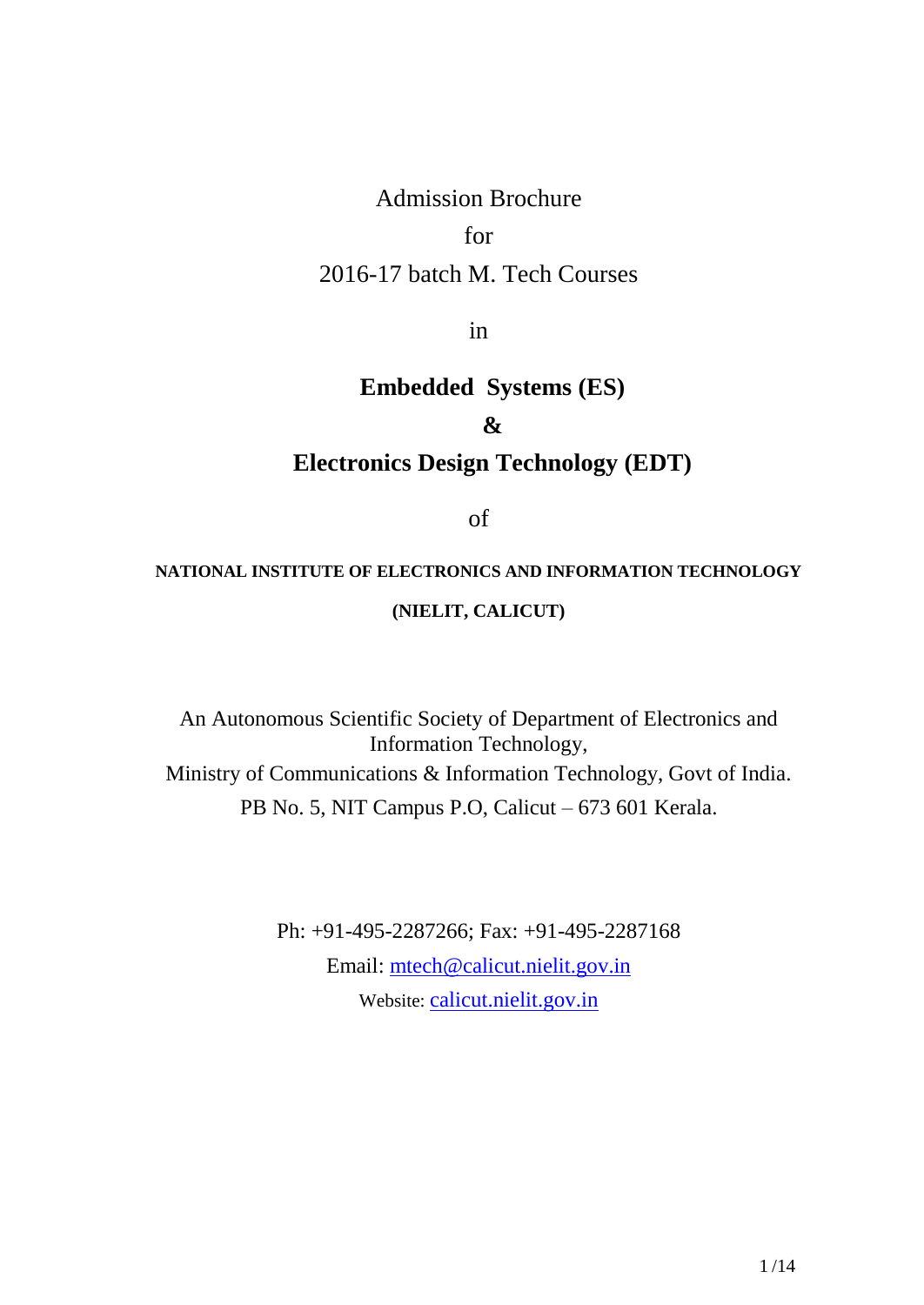## **Contents**

| Sl No | Item                                                |          | Page No        |
|-------|-----------------------------------------------------|----------|----------------|
| 1.    | About Us                                            |          | 3              |
| 2.    | Objective And Outcome Of The Course                 |          | $\overline{4}$ |
| 3.    | Eligibility Criteria                                |          | 5              |
| 4.    | <b>Sponsored Seats</b>                              |          | 6              |
| 5.    | <b>Selection Of Candidates</b>                      |          | 6              |
| 6.    | Fees                                                |          | 7              |
| 7.    | Fee Payment Mode                                    |          | 7              |
| 8.    | Scholarship                                         |          | 8              |
| 9.    | Discontinuing The Course & Refund Of Fees           |          | 8              |
| 10.   | Ragging Cases                                       |          | 9              |
| 11.   | Who Should Apply?                                   | $\vdots$ | 9              |
| 12.   | How To Apply?                                       |          | 9              |
| 13.   | Counselling                                         |          | 10             |
| 14.   | <b>Important Dates</b>                              |          | 10             |
| 15.   | <b>Telephone Numbers</b>                            |          | 10             |
| 16.   | <b>Address For Correspondence</b>                   |          | 11             |
| 17.   | <b>Lab Facilities</b>                               |          | 11             |
| 18.   | Location & How To Reach?                            |          | 11             |
| 19.   | Sponsorship Certificate                             |          | 12             |
| 20.   | Non-Creamy Layer Certificate                        |          | 13             |
| 21.   | Documents to be enclosed along with the application |          | 14             |
| 22.   | Previous Year Gate Cut Off Score                    |          | 14             |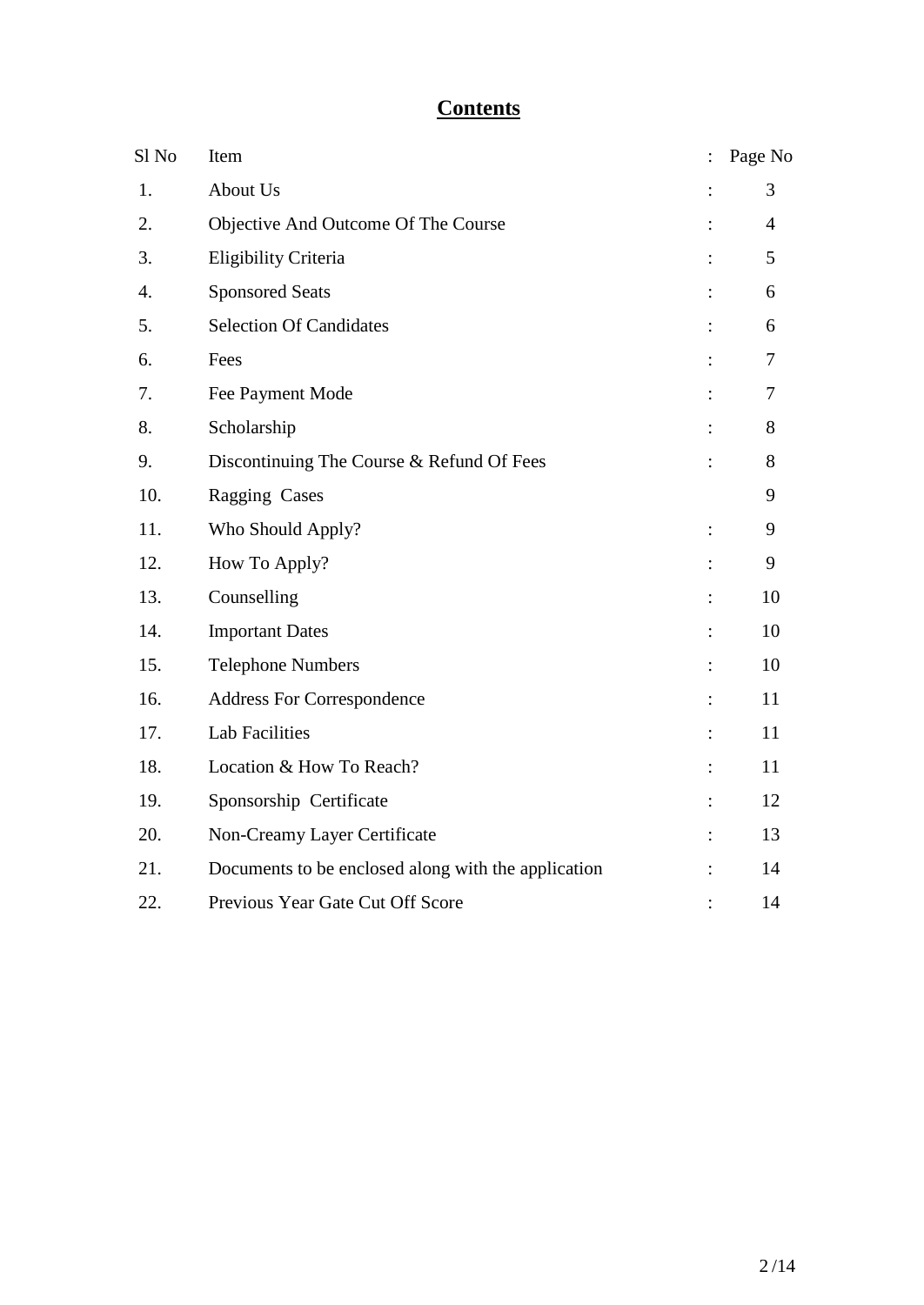**About Us:** National Institute of Electronics and Information Technology (NIELIT), Calicut is an autonomous body of Department of Electronics and Information Technology (DeitY), Ministry of Communications & Information Technology (MCIT), Government of India. This institute was established in 1989 and is located adjacent to the National Institute of Technology Calicut, about 20 km east of Calicut city. The Institute received assistance from UNDP (United Nations Development Program) and was also a participating institution under Project IMPACT of the World Bank and Swiss Development Co-operation for infrastructure development and faculty training.

The Institute has state-of-the-art laboratories, fully equipped with the latest systems and development tools in the areas of **Embedded Systems, VLSI Design, Information Technology, Power Electronics, Product Design, Control & Instrumentation and CAD/CAM**.

The Institute has highly qualified and best available talents in the fields, as its faculty who have undergone specialized training in various International Universities and Industries in USA, UK, Germany, Netherlands etc. and with many years of experience in Embedded Systems. This includes post graduate and graduate engineers having ample teaching and industrial/R&D experience and highly skilled technical support staff to assist the faculty and students in their activities.

#### **Our Objectives**

- To undertake Product Development, Contract Research, and Consultancy.
- To provide technical support to Industries in Application of Electronics and IT
- To develop Entrepreneurs and Designers in Electronics and IT.
- To train manpower in Electronics Product Design, Manufacturing, Maintenance, and IT
- To impart quality IT training through National Level Examination and Certification

#### **Our Vision**

To be the leader in the development of industry oriented quality education and training and be the country's premier Institution for examination and certification in the field of Information, Electronics and Communications Technology (IECT).

#### **Long Term Courses**

M. Tech in Embedded Systems (since 2005)

M. Tech in Electronics Design Technology (since 2011)

#### **Short Term Courses**

PG Diploma in Embedded System Design PG Diploma in Embedded Real-Time Systems PG Diploma in Embedded Wireless & Mobile Applications PG Diploma in Industrial Automation System Design PG Diploma in VLSI and Embedded Hardware Design PG Diploma in ASIC Design and Verification PG Diploma in CAD/CAM PG Diploma in Software Technology PG Diploma in Information System Security

PLC/SCADA/DCS Engineer Advanced course in .NET Technologies Advanced Course in J2EE

In addition the centre undertakes Faculty training, R&D projects, Industrial consultancy services and implements various schemes of NIELIT in the state of Kerala as well as Karnataka. For facilities and infrastructure, pl. visit "Calicut.nielit.gov.in".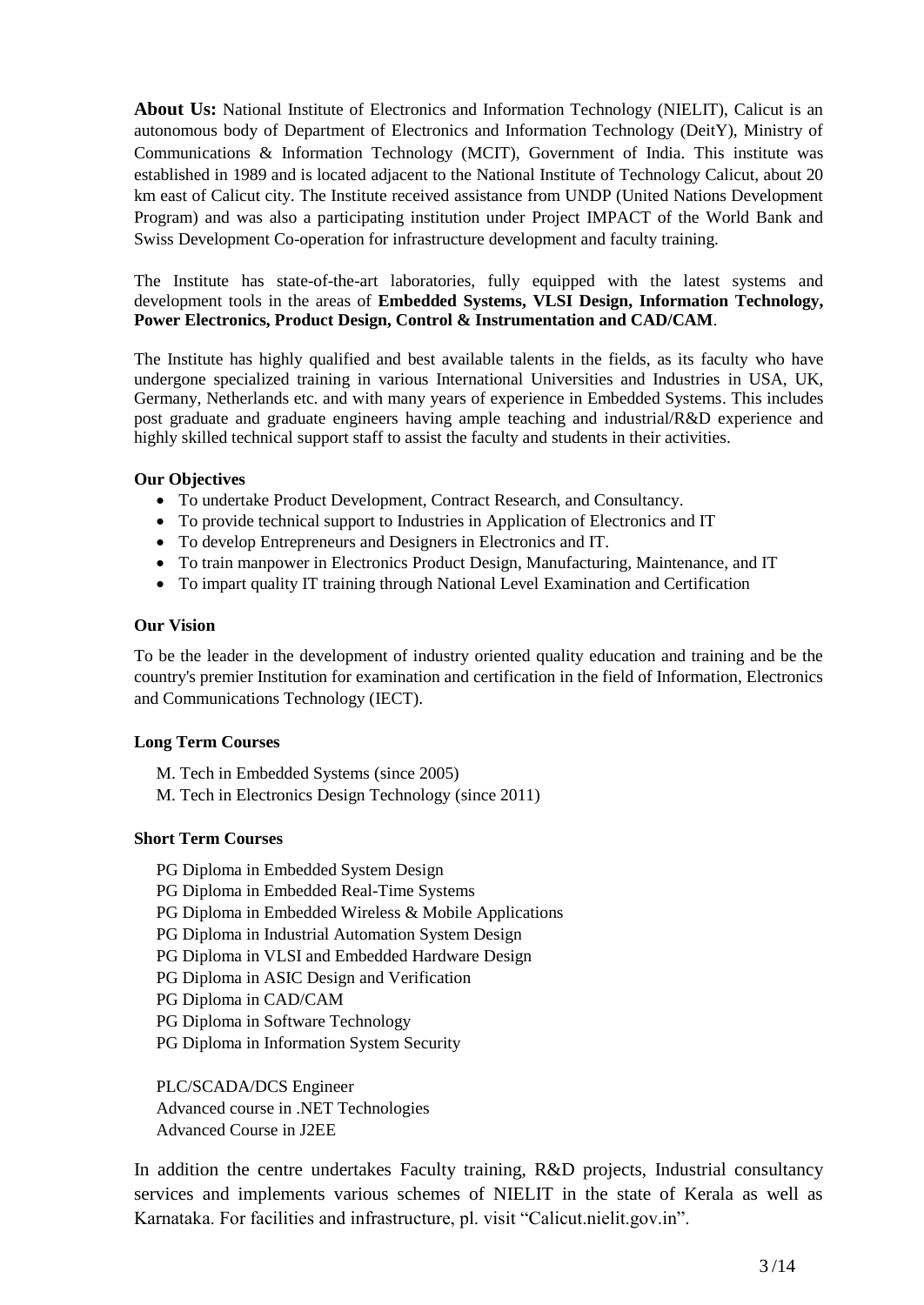# **M. Tech Courses in Embedded Systems (ES) & Electronics Design Technology (EDT)**

The M.Tech courses in 'Embedded Systems' and 'Electronics Design Technology' are four semester programs. These courses focus on practical design aspects of Embedded Systems and Electronic Product Design and are intended for students who wish to work in the Industry as Design Engineers. The core and elective papers are practical oriented. This program is also an excellent one for those aspiring to take teaching as a profession.

To maximize the engineering, design and problem solving skills of the students and to become more adaptable to real life situations, project work in Industry is very helpful. This not only provides an opportunity to the students to have real life problem solving experience/ project work, but would also help them to apply their class room/ Laboratory knowledge to live situations. To achieve this objective, students are given the option to do the project work at reputed industries.

## **Objective of the Course**

*To mould fresh electronics engineers and to upgrade working engineers to High Caliber Embedded System Designers and Electronics Product Designers by enhancing their knowledge and skills in various hardware and software design aspects of Electronic Systems. These courses cover a range of topics of immediate relevance to industry and make the students suitable for working in industries engaged in Embedded System and Electronic Product development. These courses also provide an excellent foundation for those wishing to engage in application research in this rapidly developing area.*

## **Outcome of the Course**

- *Participants get exposure to different families and architectures of Embedded System such as Microcontrollers, DSPs, FPGAs, RTOS etc.*
- *Participants will develop the expertise required to design electronic products, embedded system hardware and software using the above tools and become industry ready.*
- *Participants become highly proficient in Embedded Software particularly in real-time programming*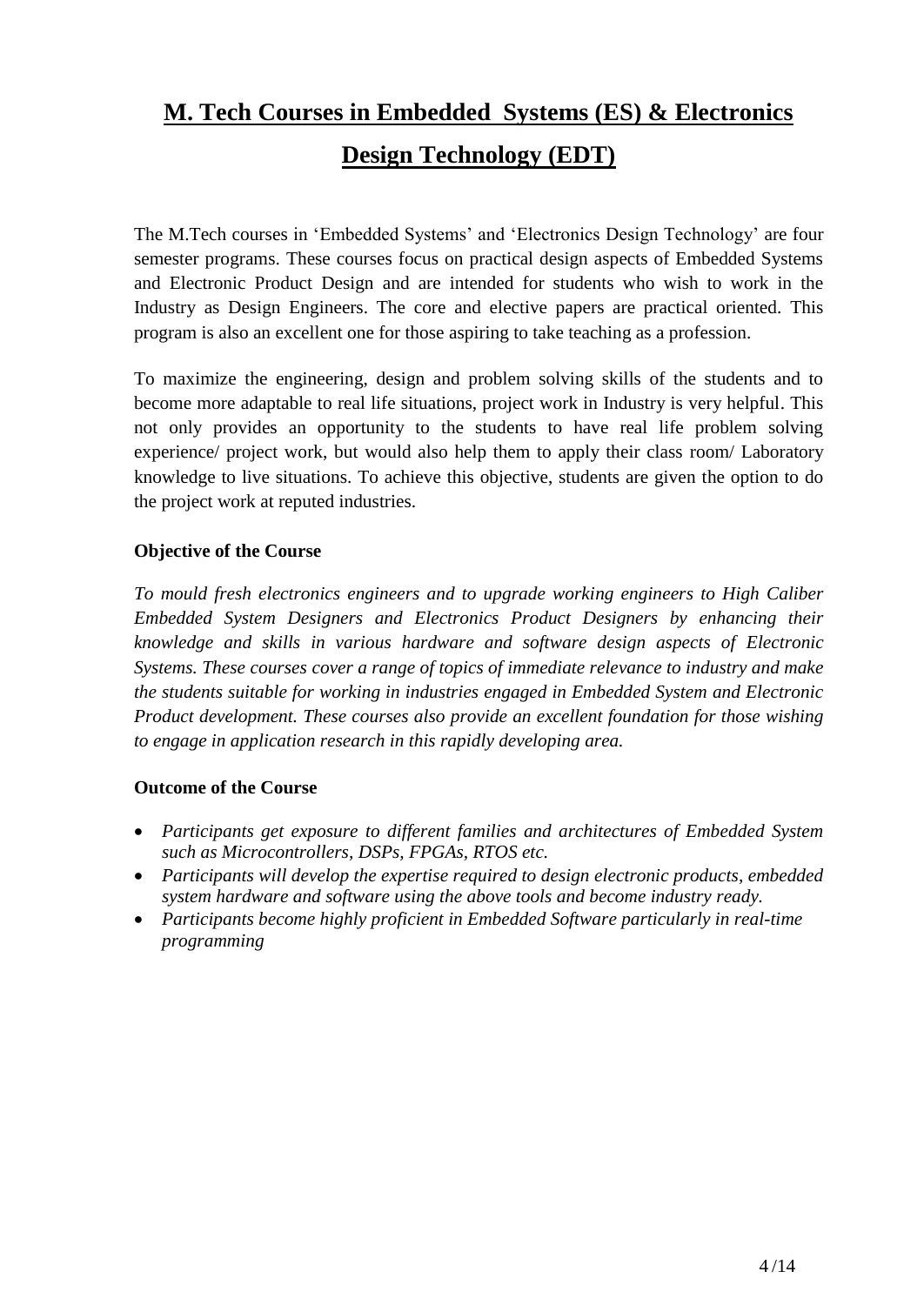| <b>UNIVERSITY AFFILIATION</b> |                                                                       |                                                                                           |  |  |  |  |
|-------------------------------|-----------------------------------------------------------------------|-------------------------------------------------------------------------------------------|--|--|--|--|
|                               |                                                                       | M.Tech courses are affiliated to Kerala Technological University (KTU).                   |  |  |  |  |
| <b>AICTE APPROVAL</b>         |                                                                       |                                                                                           |  |  |  |  |
|                               |                                                                       | M. Tech courses are approved by AICTE and approval for the year 2016-17 is in process.    |  |  |  |  |
|                               |                                                                       | <b>DISTRIBUTION OF SEATS</b>                                                              |  |  |  |  |
|                               |                                                                       | M.Tech in Embedded Systems and Electronics Design Technology has 18 seats each.           |  |  |  |  |
|                               |                                                                       | Reservations shall be as per the existing government rules. The seat distribution in each |  |  |  |  |
|                               |                                                                       | M. Tech is as given below.                                                                |  |  |  |  |
|                               |                                                                       | SC/ST<br>5<br>General (including Physically handicapped<br>10<br>3<br>Sponsored           |  |  |  |  |
|                               | and SEBC)                                                             |                                                                                           |  |  |  |  |
|                               |                                                                       | <b>ELIGIBILITY CRITERIA FOR M.TECH COURSES</b>                                            |  |  |  |  |
|                               | a.                                                                    | The candidate shall be an Indian National                                                 |  |  |  |  |
|                               | $\mathbf{b}$ .                                                        | The candidate should have passed the B.Tech course or equivalent from an                  |  |  |  |  |
|                               |                                                                       | institution approved by the All India Council for Technical Education.                    |  |  |  |  |
|                               | c.                                                                    | The eligible branches of engineering for each M.Tech are given under the                  |  |  |  |  |
|                               |                                                                       | eligibility criteria.                                                                     |  |  |  |  |
|                               | d.                                                                    | Candidates should have a minimum of 60% aggregate marks in the engineering                |  |  |  |  |
|                               |                                                                       | degree examination. For SC/ST candidates, a pass in the engineering degree course         |  |  |  |  |
|                               |                                                                       | is sufficient. For SEBC/PWD candidates, a minimum of 54% (aggregate) marks in             |  |  |  |  |
|                               |                                                                       | the Engineering Degree examination is mandatory.                                          |  |  |  |  |
|                               | e.                                                                    | Admission shall normally be restricted to those candidates who have a valid GATE          |  |  |  |  |
|                               |                                                                       | Score.                                                                                    |  |  |  |  |
|                               | f.                                                                    | However Non GATE candidates can also apply. They will be considered against               |  |  |  |  |
|                               |                                                                       | the vacancies due to lack of candidates with valid GATE score. These unfilled             |  |  |  |  |
|                               |                                                                       | GATE seats will be filled with NON GATE candidates from Kerala State. They                |  |  |  |  |
|                               |                                                                       | have to produce nativity certificate. If seats are still remaining vacant, candidates     |  |  |  |  |
|                               |                                                                       | from other states will be considered for admission.                                       |  |  |  |  |
|                               | g.                                                                    | GATE score is not needed for Sponsored candidates.                                        |  |  |  |  |
|                               | h.                                                                    | Candidates who have passed AMIE/AMIETE Examination in Electronics and                     |  |  |  |  |
|                               |                                                                       | satisfying the following conditions are also eligible for admission.                      |  |  |  |  |
|                               |                                                                       | a. They must have a valid GATE score                                                      |  |  |  |  |
|                               |                                                                       | b. A Minimum marks of 55% in section B in AMIE/AMIETE Examination                         |  |  |  |  |
|                               |                                                                       | c. Minimum 3 years of professional experience in the field of specialization              |  |  |  |  |
|                               |                                                                       | after acquiring the qualifying degree.                                                    |  |  |  |  |
|                               | i.                                                                    | GATE qualified candidates who have appeared for the final semester examination            |  |  |  |  |
|                               |                                                                       | may also apply provided he / she has passed all the subjects up to and including the      |  |  |  |  |
|                               |                                                                       | 6th semester. Those who are having valid GATE score and who are waiting for the           |  |  |  |  |
|                               |                                                                       | result of the supplementary examinations of the above or previous semesters can           |  |  |  |  |
|                               |                                                                       | also apply. Confirmation of admission of such candidates shall be subject to the          |  |  |  |  |
|                               |                                                                       | production of qualifying degree -satisfying clauses (a) to (d) as applicable on or        |  |  |  |  |
|                               |                                                                       | before September 30, 2016. Such candidates may be considered for provisional              |  |  |  |  |
|                               |                                                                       | admission. Any candidate admitted provisionally as mentioned above shall have to          |  |  |  |  |
|                               |                                                                       | discontinue the course, if he/she does not produce the final complete mark list and       |  |  |  |  |
|                               |                                                                       | provisional/ degree certificate on or before 30.09.2016.                                  |  |  |  |  |
|                               |                                                                       | The eligibility for the two M.Tech courses is as given below.                             |  |  |  |  |
|                               |                                                                       |                                                                                           |  |  |  |  |
|                               |                                                                       | I. ELIGIBILITY FOR EMBEDDED SYSTEMS (ES)                                                  |  |  |  |  |
|                               | a.                                                                    | The candidate should have a B.E./B.Tech in Electronics and Communication/                 |  |  |  |  |
|                               |                                                                       | Electrical<br>Electronics/<br>Applied Electronics<br>Instrumentation/<br>and<br>and       |  |  |  |  |
|                               |                                                                       | Instrumentation and Control/ Electronics and Instrumentation/ Electronics/                |  |  |  |  |
|                               | Computer Science/ Computer Science and Engg./ Information Technology/ |                                                                                           |  |  |  |  |

Biomedical Engg./ Electronics and Biomedical Engg./ Biomedical Instrumentation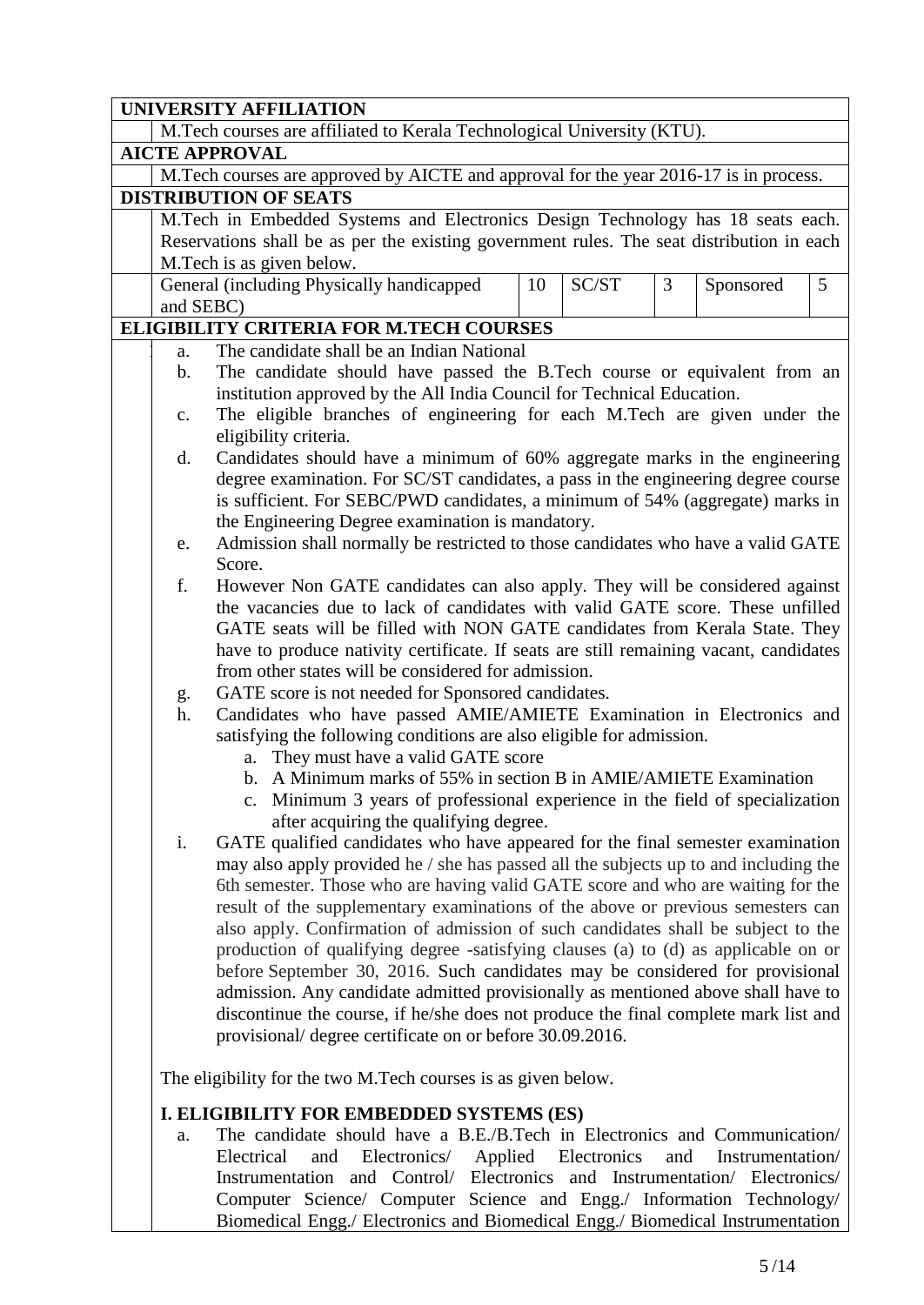| Engg. subjects approved by the KTU and AICTE.<br>Valid GATE score in Electronics/ Electrical/ Instrumentation/ Computer Science/<br>$\mathbf b$ .<br>IT/Biomedical engineering subjects. |
|------------------------------------------------------------------------------------------------------------------------------------------------------------------------------------------|
| II. ELIGIBILITY FOR ELECTRONICS DESIGN TECHNOLOGY (EDT)                                                                                                                                  |
| The candidate should have a B.E./B.Tech in Electronics and Communication<br>a.                                                                                                           |
| Applied Electronics and Instrumentation Engg./ Electronics<br>and<br>$Engg$ ./                                                                                                           |
| Instrumentation Engg./ Instrumentation and Control Engg./ Electronics and                                                                                                                |
| Biomedical Engg. subjects approved by the KTU and AICTE.                                                                                                                                 |
| Valid GATE score in Electronics/ Instrumentation/ Biomedical engineering<br>$b$ .                                                                                                        |
| subjects.                                                                                                                                                                                |
| <b>SPONSORED SEATS</b>                                                                                                                                                                   |
| A sponsored candidate must have at least three years of service on the date of application.                                                                                              |
| Their employers must sponsor them and relieve them to pursue the programme for the full                                                                                                  |
| duration of the course. GATE score is not needed for sponsored candidates.                                                                                                               |
|                                                                                                                                                                                          |
| Candidates from Central/State Govt. Institutions, Public Sector Organizations and reputed                                                                                                |
| Private Organizations will be considered in this category. Teachers sponsored from AICTE                                                                                                 |
| recognized Engineering Colleges will also be considered in this category.                                                                                                                |
| <b>SELECTION OF CANDIDATES</b>                                                                                                                                                           |
| The admission to the course shall be based on the following criteria:                                                                                                                    |
|                                                                                                                                                                                          |
| 1. For General and SC/ST category admission, preference shall be given to                                                                                                                |
| candidates who have a valid GATE score.                                                                                                                                                  |
| 2. Should have passed the B.Tech/B.E course with a minimum of 60% marks.                                                                                                                 |
| 3. SC/ST candidates should have minimum pass mark.                                                                                                                                       |
| SEBC/PWD candidates should have a minimum of 54% (aggregate) marks in the<br>4.                                                                                                          |
| Engineering Degree examination.                                                                                                                                                          |
| 5. Should have valid GATE Score (see the eligibility criteria for each M.Tech)                                                                                                           |
| Any seats unfilled by eligible GATE qualified candidates shall be filled with NON<br>6.                                                                                                  |
| GATE candidates with preference to students from KERALA state, the selection of                                                                                                          |
| which shall be based on marks in the qualifying degree examination. They should                                                                                                          |
| produce nativity certificate.                                                                                                                                                            |
| j.<br>GATE qualified candidates who have appeared for the final semester examination                                                                                                     |
| may also apply provided he / she has passed all the subjects up to and including the                                                                                                     |
| 6th semester. Those who are having valid GATE score and who are waiting for the                                                                                                          |
| result of the supplementary examinations of the above or previous semesters can                                                                                                          |
| also apply. Confirmation of admission of such candidates shall be subject to the                                                                                                         |
| production of qualifying degree -satisfying clauses (a) to (d) as applicable on or                                                                                                       |
| before September 30, 2016. Such candidates may be considered for provisional                                                                                                             |
| admission. Any candidate admitted provisionally as mentioned above shall have to                                                                                                         |
| discontinue the course, if he/she does not produce the final complete mark list and                                                                                                      |
| provisional/ degree certificate on or before 30.09.2016. If they fail to meet                                                                                                            |
| admission criteria, the fees paid by them will not be refunded in any case.                                                                                                              |
| 7. In the case of students with the same GATE score then the selection shall be based                                                                                                    |
| on the marks in the Qualifying degree.                                                                                                                                                   |
| 8. In case a tie still exits, the selection shall be based on the marks in the next lower                                                                                                |
| degree.                                                                                                                                                                                  |
| 9. For Sponsored candidates, minimum 3 years of experience on the date of                                                                                                                |
| application is required and they should produce the necessary certificates such as                                                                                                       |
|                                                                                                                                                                                          |
| the Original sponsorship certificate and Original Experience Certificate at the time                                                                                                     |
| of counselling/admission. GATE score is not required for sponsored students.                                                                                                             |
| Selection of these candidates is based on marks in the qualifying examination and                                                                                                        |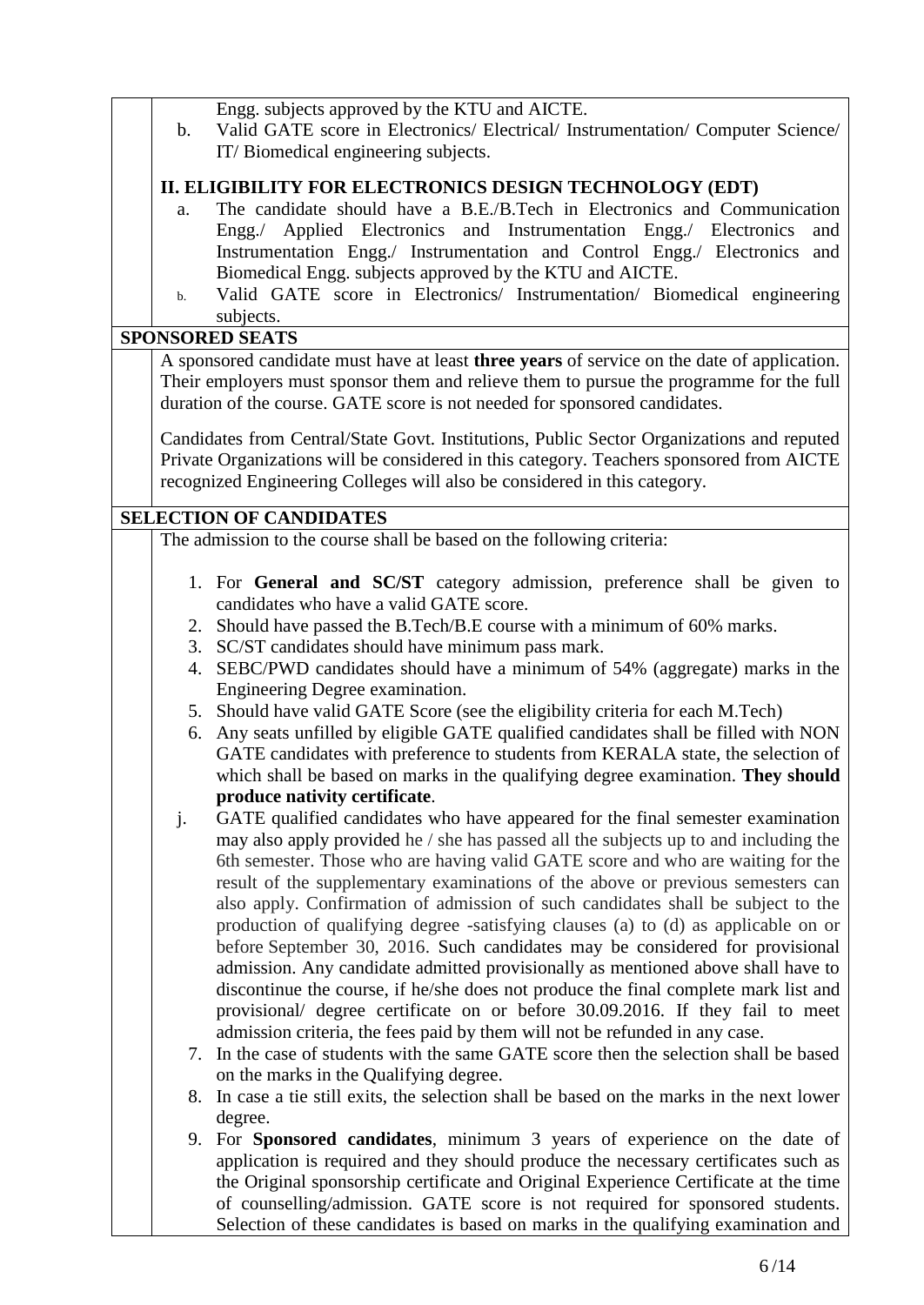|             | performance in the interview conducted by the selection committee.<br>10. Vacant Sponsored seats shall be filled with eligible candidates from the general list.                                                                                                                                                                                                                                                                                               |                        |             |             |                  |  |  |  |  |
|-------------|----------------------------------------------------------------------------------------------------------------------------------------------------------------------------------------------------------------------------------------------------------------------------------------------------------------------------------------------------------------------------------------------------------------------------------------------------------------|------------------------|-------------|-------------|------------------|--|--|--|--|
|             | 11. The counselling/admission will be on 04-07-2016 for GATE qualified candidates<br>and 08-07-2016 for NON-GATE qualified candidates. All are requested to<br>attend the counselling and admission in person on that day with the original<br>mark lists, certificates and other necessary documents.                                                                                                                                                         |                        |             |             |                  |  |  |  |  |
|             | 12. Admission is subject to satisfying the requirements and availability of seats.<br>Attending the counselling does not guarantee admission.<br>13. Candidates offered admission will have to remit the one-year fees or at least one-<br>semester fees on the same day of counselling, failing which the admission is not<br>guaranteed.<br>14. Transfer Certificate issued from the institution last attended must be<br>produced at the time of admission. |                        |             |             |                  |  |  |  |  |
| <b>FEES</b> |                                                                                                                                                                                                                                                                                                                                                                                                                                                                |                        |             |             |                  |  |  |  |  |
|             | approximately Rs 3,500/-. Refundable caution deposit is Rs 5,000/-. The semester fee is<br>excluding the hostel and food charges. Other university fees shall be extra for students of<br>all categories. Semester exam fees shall be as decided by KTU from time to time.<br>SC/ST students are eligible for full tuition fee waiver.                                                                                                                         |                        |             |             |                  |  |  |  |  |
|             | Sem <sub>2</sub><br>Sem <sub>3</sub><br>Sem1                                                                                                                                                                                                                                                                                                                                                                                                                   |                        |             |             |                  |  |  |  |  |
|             |                                                                                                                                                                                                                                                                                                                                                                                                                                                                |                        |             |             |                  |  |  |  |  |
|             | <b>General &amp; Sponsored</b>                                                                                                                                                                                                                                                                                                                                                                                                                                 |                        |             |             |                  |  |  |  |  |
|             |                                                                                                                                                                                                                                                                                                                                                                                                                                                                |                        |             |             | Sem <sub>4</sub> |  |  |  |  |
|             | Tuition & Lab fees                                                                                                                                                                                                                                                                                                                                                                                                                                             | $65,000/$ -            | $65,000/$ - | $65,000/$ - | $65,000/$ -      |  |  |  |  |
|             | <b>University Affiliation fees</b>                                                                                                                                                                                                                                                                                                                                                                                                                             | $3,500/-$              |             |             |                  |  |  |  |  |
|             | Refundable caution deposit<br><b>Total</b>                                                                                                                                                                                                                                                                                                                                                                                                                     | $5,000/-$              |             |             |                  |  |  |  |  |
|             | <b>SC/ST</b>                                                                                                                                                                                                                                                                                                                                                                                                                                                   | 73,500/-               | 65,000/-    | 65,000/-    | 65,000/-         |  |  |  |  |
|             |                                                                                                                                                                                                                                                                                                                                                                                                                                                                |                        |             |             |                  |  |  |  |  |
|             | University Affiliation fees<br>Refundable caution deposit                                                                                                                                                                                                                                                                                                                                                                                                      | $3,500/-$<br>$5,000/-$ |             |             |                  |  |  |  |  |
|             | <b>Total</b>                                                                                                                                                                                                                                                                                                                                                                                                                                                   | $8,500/$ -             | <b>Nil</b>  | <b>Nil</b>  | <b>Nil</b>       |  |  |  |  |
|             | <b>FEE PAYMENT MODE</b>                                                                                                                                                                                                                                                                                                                                                                                                                                        |                        |             |             |                  |  |  |  |  |

The fees can be paid directly into our account from any Bank where core banking facility is available. The Institute will not be responsible for any mistakes done by either the bank concerned or by the depositor while remitting the amount into our account. The candidate should provide the proof of online payment with the UTR Number/Journal ID from the branch while depositing cash directly into our account. Name of the Student, Date of Payment, Amount Deposited, Name of Bank/branch through which amount deposited, Proof of Deposit (UTR Number/Journal ID) should be provided.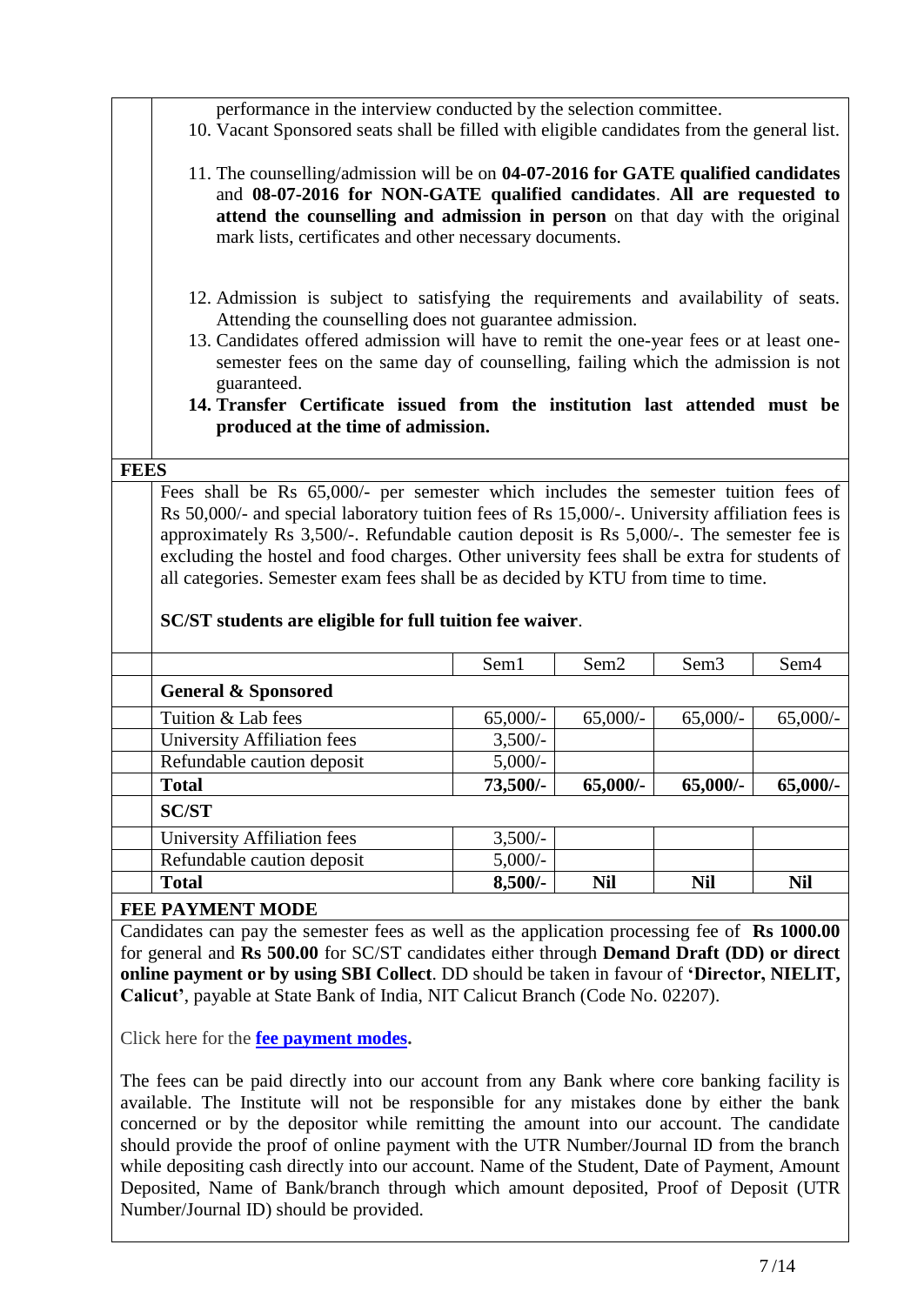| The details required for direct payment are as given below. |                             |  |                                           |  |  |
|-------------------------------------------------------------|-----------------------------|--|-------------------------------------------|--|--|
| $\mathbf{1}$ .                                              | <b>Bank Account No</b>      |  | 31329537747                               |  |  |
| 2.                                                          | <b>Account Type</b>         |  | <b>Savings Bank</b>                       |  |  |
| 3.                                                          | Account Name                |  | Director NIELIT Calicut                   |  |  |
| 4.                                                          | <b>Bank Name</b>            |  | SBI, NITC (CREC) Branch Chathamangalam    |  |  |
|                                                             |                             |  | $-02207$                                  |  |  |
| 5.                                                          | <b>Bank Address</b>         |  | NIT Campus Post, Chathamangalam, Calicut, |  |  |
|                                                             |                             |  | Kerala - 673601                           |  |  |
|                                                             |                             |  | Ph: 0495 - 2287239                        |  |  |
| 6.                                                          | <b>IFS</b> Code             |  | SBIN0002207                               |  |  |
| 7.                                                          | <b>MICR</b>                 |  | 673002012                                 |  |  |
| 8.                                                          | Mode of Electronic Transfer |  | RTGS, NEFT, ECS, CBS                      |  |  |

#### **RECOGNITION CERTIFICATE**

For candidates with qualifying degree from Universities and Deemed universities outside Kerala, Equivalence certificate may be produced if required.

#### **SCHOLARSHIP**

All GATE qualified candidates are eligible for teaching assistantship (TA) subject to AICTE and MHRD guidelines. This facility will not be available to students admitted under Sponsored Candidates quota, Foreign Nationals and Dependants of NRIs. Disbursement of TA will only be done after the Govt. of India makes funds available. As per MHRD directives, a fellow holding TA shall not accept or hold any appointment paid or otherwise or receive any emoluments, salary, stipend etc from any source during the tenure of the award.

The students joining the programme under this category will be considered for Teaching Assistantships provided by AICTE, based on the following norms:

- (a)Students getting assistantship will be required to assist / work for courses, laboratory, or any other related academic / administrative work to the extent of 8 to 10 hours per week related to teaching and research activities as assigned by the institutions.
- (b)The students must secure first class or equivalent during the first Semester examination to become eligible for continuance of scholarship.
- (c)The student shall give an undertaking to the effect that he/she will not leave the course midway or appear for any competent Examination not related to Engineering and Technology.
- (d)The students shall not receive any emoluments, salary, stipend etc from any other source during the course of study.
- (e)The assistantship will be available for a maximum period of 24 months and students with TA have to complete M.Tech in two years.
- (f) Assistantship will be paid on the basis of monthly attendance.

### **DISCONTINUING THE COURSE & REFUND OF FEES**

1. In the event of a student withdrawing before the starting of the course and closing of admissions, the refund of fees shall be the Entire fee less Rs 1000/- (Rupees One Thousand only) as processing fee.

2. Should a student leave after joining the course and if the seat consequently falling vacant has been filled by another student before the closing of admission, the fee collected will be returned with proportionate deductions of monthly fee and proportionate hostel rent. The monthly fee shall be Rs 10833.00 (semester fees of Rs 65000.00 spread over six months per semester). The hostel rent shall be the yearly hostel fees spread over 12 months. The monthly fees and the hostel rent up to the month the student leaves shall be collected and the balance amount to be returned.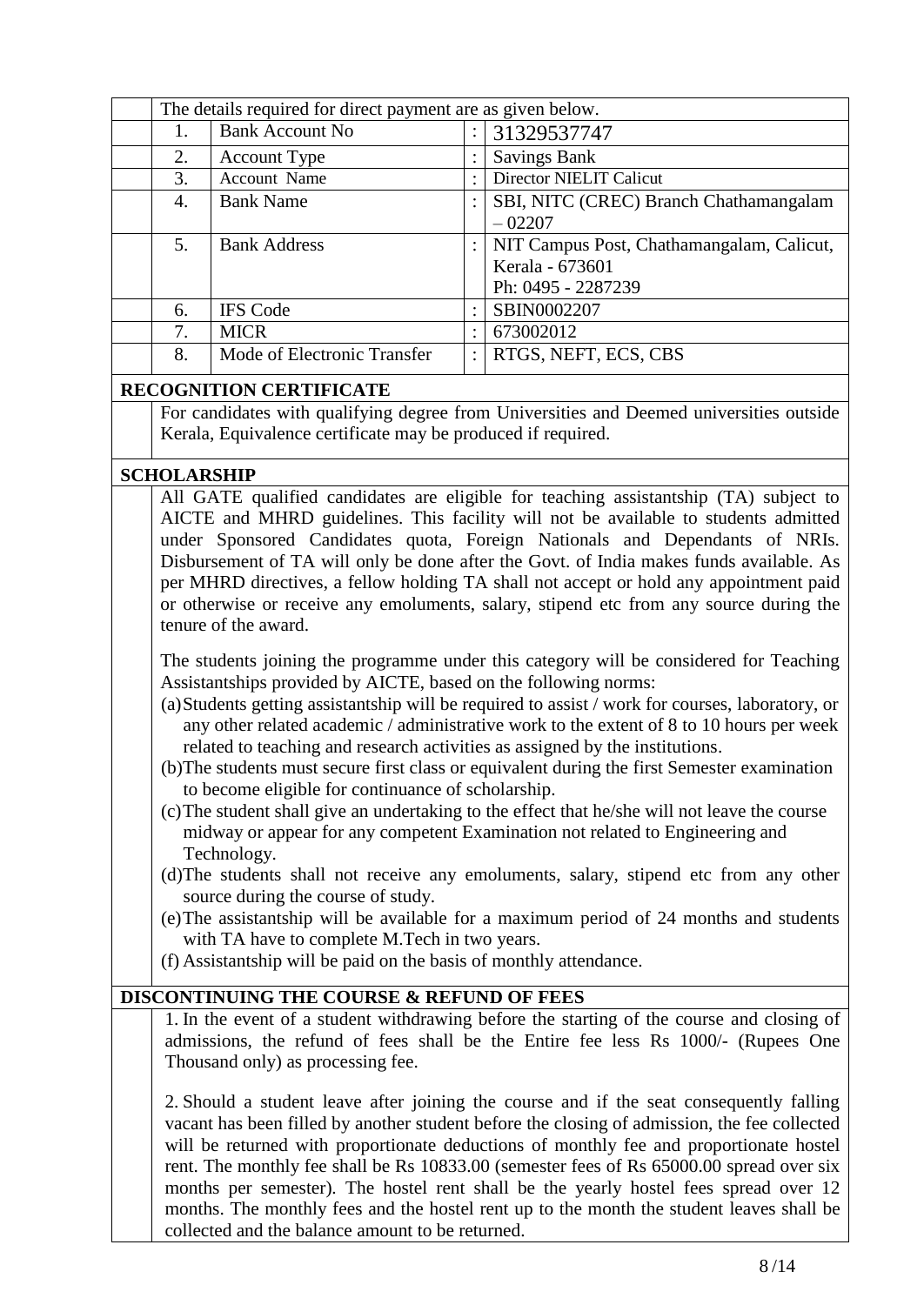3. If any student admitted for M.Tech discontinues the studies after the closing of admissions in the same academic year or in subsequent academic years, to join other courses or for other purposes, he/she is liable to pay liquidated damages amounting to the fees of all the balance semesters at the rate of Rs. 65,000.00 per semester to NIELIT Calicut. This is not applicable to those who have paid all the fees in which case such fees paid shall be forfeited towards the liquidated damages. Any candidate admitted provisionally and has to discontinue the course since he/she does not produce the complete mark list and provisional/degree certificate on or before 31.08.2016 will also have to pay the full fees for all the semesters. In all such cases the Transfer Certificate will be issued only after remitting the liquidated damages to the authority concerned. Candidates belonging to SC/ST category shall be exempted from paying the liquidated damages.

4. If any student admitted for M.Tech avails scholarship or stipend (such as GATE scholarship or SC/ST fee reimbursement) etc and discontinues the studies after the closing of admissions in the same academic year or in subsequent academic years, to join other courses or for other purposes, he/she has to pay all the scholarship or stipend received so far back to the authority concerned.

#### **RAGGING CASES**

In case the applicant for admission is found to have indulged in ragging in the past his/her admission shall be refused or if it is noticed later that he/she has indulged in ragging in the past or is indulging in ragging during the period of the M.Tech course duration, the concerned student shall be given liberty to explain and if his/her explanation is not found satisfactory, his/her admission gets cancelled and the authority would expel the student from the institution. Further he/she has to pay a liquidated damage of Rs. 65,000.00.

#### **WHO SHOULD APPLY?**

Those who are seriously interested in pursuing a design career in Embedded Systems and Electronics Product Design and having an aptitude in programming as well as hardware design only shall apply. It is also expected that the student is good in electronics fundamentals and programming.

### **HOW TO APPLY?**

- 1. Candidates should **apply on-line**. After filling all the required fields, a print out of the application should be taken and sent to the M.Tech coordinator, NIELIT Calicut along with the appropriate application fees. **On-line application** link is **<http://regn.calicut.nielit.in/MtechApplication.aspx>**
- **2.** In case the on-line mode is not possible, one can use the appropriate application form for admission to M.Tech programme obtained from NIELIT Calicut or downloaded from NIELIT Calicut Website **<http://nielit.gov.in/calicut> or [calicut.nielit.gov.in](http://calicut.nielit.in/)**
- 3. A passport size photograph taken not earlier than 3 months is to be affixed on the Application Form. The photo in the application should be self-attested. Four more copies of the same photograph and one stamp size photograph should be produced at the time of counselling/admission.
- 4. The following documents should be enclosed along with the application:
	- i. Copies of the Mark Lists & Degree Certificate of the Qualifying Examination.
	- ii. Course Completion Certificate from the Head of the Institution last studied and attested copies of Mark Lists up to the pre-final semester/ pre-final year for those who have appeared in the qualifying examination and are awaiting results.
	- iii. Copy of the GATE Score Card (if applicable).
	- iv. Copy of professional experience for AMIE/AMIETE (if applicable).
	- v. Copy of Community Certificate in the case of Scheduled Caste/Scheduled Tribe candidates from a competent authority not below the rank of a Tahsildar.
	- vi. Copy of Community and Income certificate issued by the Village Officer in the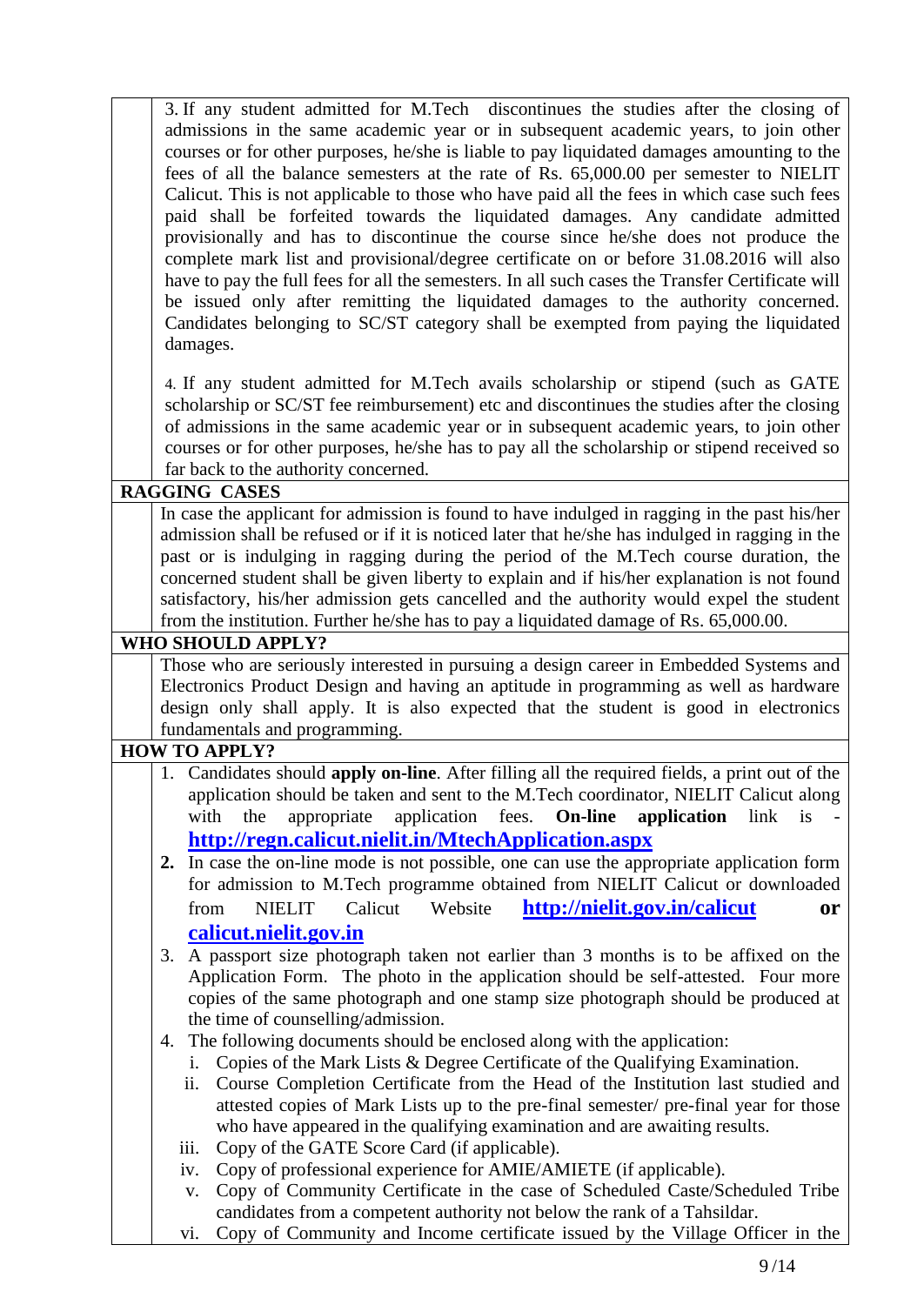| case of candidates who claim eligibility under SEBC.                                                          |                             |  |  |  |
|---------------------------------------------------------------------------------------------------------------|-----------------------------|--|--|--|
| Copy of Nativity Certificate in the case of NON GATE candidates from Kerala<br>vii.                           |                             |  |  |  |
| State issued by the Village Officer.                                                                          |                             |  |  |  |
| Copy of proof of Date of Birth.<br>viii.                                                                      |                             |  |  |  |
| Copy of Sponsorship Certificate and Experience Certificate in the case of<br>ix.                              |                             |  |  |  |
| Sponsored Candidates (if applicable).                                                                         |                             |  |  |  |
| Physical disability certificate (if applicable).<br>X.                                                        |                             |  |  |  |
| xi. Proof of payment of application form fee of Rs 1000.00 for general and<br>Rs 500.00 for SC/ST candidates. |                             |  |  |  |
| A single application form with the above amount is sufficient for both programs.<br>5.                        |                             |  |  |  |
| Preferences should be clearly mentioned in the application form.                                              |                             |  |  |  |
| The application with all the above enclosures should be sent by Registered<br>6.                              |                             |  |  |  |
| Post/Speed Post on or before 5.30 pm of 24-06-2016 so as to reach the                                         |                             |  |  |  |
| 'M.Tech Coordinator, NIELIT, PB No. 5, NIT Campus P.O, Calicut - 673 601                                      |                             |  |  |  |
| Kerala'.                                                                                                      |                             |  |  |  |
| <b>COUNSELLING</b>                                                                                            |                             |  |  |  |
| All Sponsored and GATE qualified candidates have to report personally for counselling                         |                             |  |  |  |
| by 9.00 am on 04-07-2016 with all the necessary documents (originals and attested                             |                             |  |  |  |
| copies). The interview shall be from 9.30 am onwards.                                                         |                             |  |  |  |
| All Non-GATE candidates have to report personally for counselling on 08-07-2016 with                          |                             |  |  |  |
| all the necessary documents (originals and attested copies). Their admission shall be                         |                             |  |  |  |
| against the vacancies which are published in the website after the admission on $4th$ July                    |                             |  |  |  |
| 2016.                                                                                                         |                             |  |  |  |
| The selected candidates have to pay the full fees or one-semester fees for admission on the                   |                             |  |  |  |
| same day. The original certificates and mark lists starting from SSLC or equivalent upto                      |                             |  |  |  |
| the present qualifying degree have to be submitted. Transfer Certificate in original issued                   |                             |  |  |  |
| from the institution last attended must be produced at the time of admission.                                 |                             |  |  |  |
|                                                                                                               |                             |  |  |  |
| All candidates awaiting result, who have shown proof of passing on the counselling                            |                             |  |  |  |
| day and are taking admission, have to pay the full one year academic fees. Their                              |                             |  |  |  |
| admission gets cancelled if they are unable to produce the complete mark lists and                            |                             |  |  |  |
| provisional/degree certificate on or before 31.08.2016 and if they fail to meet admission                     |                             |  |  |  |
| criteria. The fees paid by them except the caution deposit will not be refunded under any                     |                             |  |  |  |
| circumstances.                                                                                                |                             |  |  |  |
| <b>COUNSELLING INTIMATION</b>                                                                                 |                             |  |  |  |
| All the GATE candidates who apply shall have to be present in person for the counselling                      |                             |  |  |  |
| on 04-07-2016. There shall not be any separate intimation for the counselling.                                |                             |  |  |  |
| <b>IMPORTANT DATES</b>                                                                                        |                             |  |  |  |
| Commencement of Issue of Application Forms                                                                    | 18-04-2016                  |  |  |  |
| Last Date for Issue of Application Forms                                                                      | 24-06-2016                  |  |  |  |
| Last Date for Receipt of Completed Application forms                                                          | 24-06-2016                  |  |  |  |
| (before 5.00 pm)                                                                                              |                             |  |  |  |
| Counselling/Admission for GATE students                                                                       | 04-07-2016                  |  |  |  |
| Counselling/Admission for NON-GATE students                                                                   | 08-07-2016                  |  |  |  |
| Reporting/Commencement of Classes                                                                             | 01-08-2016                  |  |  |  |
| <b>TELEPHONE NUMBERS</b>                                                                                      |                             |  |  |  |
| Office                                                                                                        | 0495 - 2287266 / 2287268    |  |  |  |
| Director's Office                                                                                             | 0495 - 2287123              |  |  |  |
| Co-ordinator - M.Tech                                                                                         | $0495 - 2287266 / 2287177/$ |  |  |  |
|                                                                                                               | 9446012566, 9447541518      |  |  |  |
| Office Fax                                                                                                    | 0495 - 2287168              |  |  |  |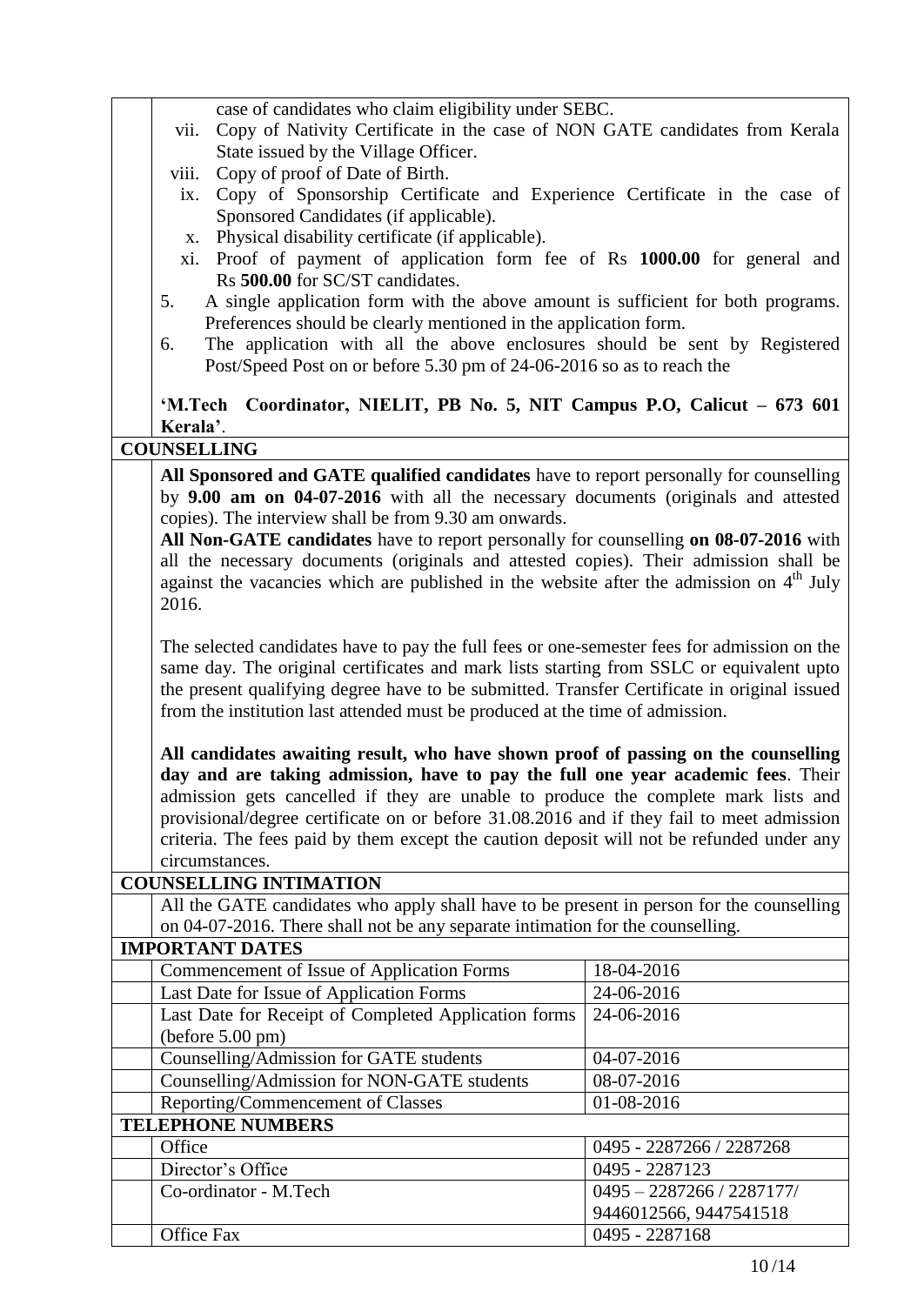| <b>ADDRESS FOR CORRESPONDENCE</b>                                                                    |                              |
|------------------------------------------------------------------------------------------------------|------------------------------|
| M.Tech Coordinator, NIELIT, PB #5,                                                                   |                              |
| NIT Campus P.O., Calicut - 673601, Kerala, India                                                     |                              |
|                                                                                                      | mtech@calicut.nielit.in      |
| e-mail:                                                                                              |                              |
| <b>Website:</b>                                                                                      | http://nielit.gov.in/calicut |
|                                                                                                      | or calicut.nielit.gov.in     |
| <b>OFFICE TIMINGS</b>                                                                                |                              |
| The office timings are from 9.00 am to 5.30 pm with half an hour Lunch break at 1.00 pm.             |                              |
| Saturday and Sunday are holidays.                                                                    |                              |
| <b>CLASS &amp; LAB TIMINGS</b>                                                                       |                              |
| This program is a practical oriented one, hence there shall be more lab than the theory classes. The |                              |
| classes and labs are from 9.30 am to 12.45 pm and 1.30 pm to 5.30 pm Monday to Friday. During        |                              |
| project work, the timings are from 9.15 am to 5.30 pm.                                               |                              |
| <b>PROJECT WORK</b>                                                                                  |                              |
| The project work of two semester duration is part of the course and can be done in an Industry or in |                              |
| NIELIT during the third and fourth semesters.                                                        |                              |
| <b>PLACEMENT</b>                                                                                     |                              |
| We have a placement cell, which provides placement assistance to students who qualify our            |                              |
| courses. The Syllabus for this M.Tech is prepared and modified in collaboration with reputed         |                              |
| Embedded System Companies in Bangalore and Techno Park Trivandrum such as Wipro, GE                  |                              |
| Power Controls, Robert Bosch, Philips, Texas Instruments, Analog Devices, Wind River, BBS,           |                              |
| MindTree, TATA Elxsi, etc.                                                                           |                              |
| The previous years students are placed in companies such as WIPRO, INFOSYS, BOSCH,                   |                              |
| SIEMENS, MISTRAL, TATA Elxsi, KYOCERA WIRELESS, CAPTRONICS, GDA Tech,                                |                              |
| HONEYWELL, SANKHYA TECHNOLOGIES, Caterpillar etc.                                                    |                              |
|                                                                                                      |                              |
| The students can do their final year project at Industries which indirectly helps them in getting a  |                              |
| dream job in addition to the regular placement initiatives.                                          |                              |
| <b>LAB FACILITIES</b>                                                                                |                              |
| The centre is equipped with state-of-the art lab facilities in Embedded Systems in the country.      |                              |
| These Include,                                                                                       |                              |
| Microcontroller Dev. Systems – ARM Cortex M3, Intel 8051, 80C196, MPLAB for PIC 16 $\&$              |                              |
| 18 series, ARM9, ADS, KEIL 'C' IDE,                                                                  |                              |
| Code Composer Studio, Visual DSP, TI & AD DSP Dev. Systems - 'C6000, 'C5400, 'C5500,                 |                              |
| 'C243, 'C2812, 2191, 21065, 21061 (Share) DSPs                                                       |                              |
| VxWorks & RTLinux RTOS<br>٠                                                                          |                              |
| Xilinx ISE FPGA Design Tools, Leonardo Spectrum, Model Sim Simulator<br>٠                            |                              |
| Linux for Embedded Applications, Matlab, Simulink, TI 'C6000 target for Matlab,<br>٠                 |                              |
| LabView, Universal DATA I/O programmer, PC Based EDA tools (ORCAD)                                   |                              |
| 500, 350, 300, 100 MHz Digital Storage & Mixed Signal Oscilloscopes                                  |                              |
| EMI Test Setup, Wireless LAN, Logic Analyzer, SMD Rework station                                     |                              |
| <b>HOSTEL/CANTEEN FACILITY</b>                                                                       |                              |
| We provide hostels with shared accommodation for both women and men at reasonable rent.              |                              |
| For men, hostel rent ranges from Rs 850/- to Rs 1300/- per month.                                    |                              |
| For Women, hostel rent ranges from Rs 1000/- to Rs 1400/- per month.                                 |                              |
| A canteen is also functioning inside the hostel and food at reasonable rates is available.           |                              |
| <b>LOCATION &amp; HOW TO REACH?</b>                                                                  |                              |
| We are located 20 kms away from Calicut City and is one bus stop before the NITC (REC),              |                              |
| Calicut. The bus stop is 'CEDT' or 'Panthrandu' and the present bus fare is Rs 17.00 from city.      |                              |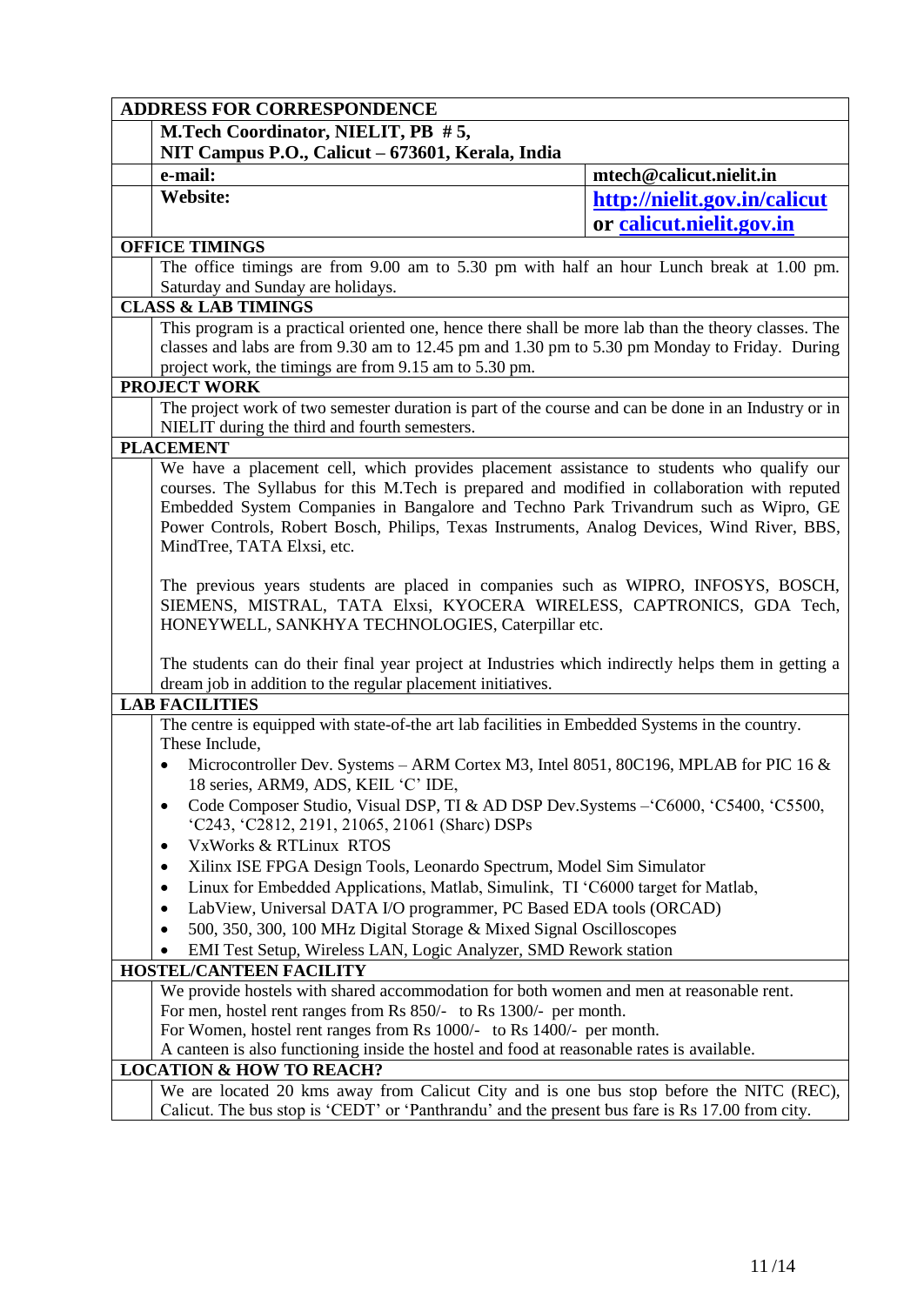## **SPONSORSHIP CERTIFICATE**

(*This should be typed on the letterhead of the Sponsoring Organization and enclosed with application for admission*).

To, THE DIRECTOR, NIELIT, CALICUT, PB No. # 5, NIT CAMPUS. P.O, CALICUT, KERALA – 673601

#### **Sub : Sponsoring of an employee for M.Tech Program**

Dear Sir,

We hereby Sponsor the candidature of Shri / Smt. / Kum \_\_\_\_\_\_\_\_\_\_\_\_\_\_\_\_\_\_\_\_\_\_\_\_\_

**:**

, an employee in our organization, for joining his / her M.Tech. Program in Embedded Systems / Electronics Design Technology at your Institute as a fulltime candidate.

We certify that he/she is an employee of our organization for years from **EXECUTE:** We shall fully relieve him/her of his/her duties in the organization during the entire period of the M.Tech program, to enable him / her to devote full time to his / her studies in the Institute.

Address of the Institution :

| Phone number of the                                      |  |
|----------------------------------------------------------|--|
| Institution                                              |  |
| Name and signature of the<br><b>Sponsoring Authority</b> |  |
|                                                          |  |

Designation of the Sponsoring Authority **:** Date:

Office Seal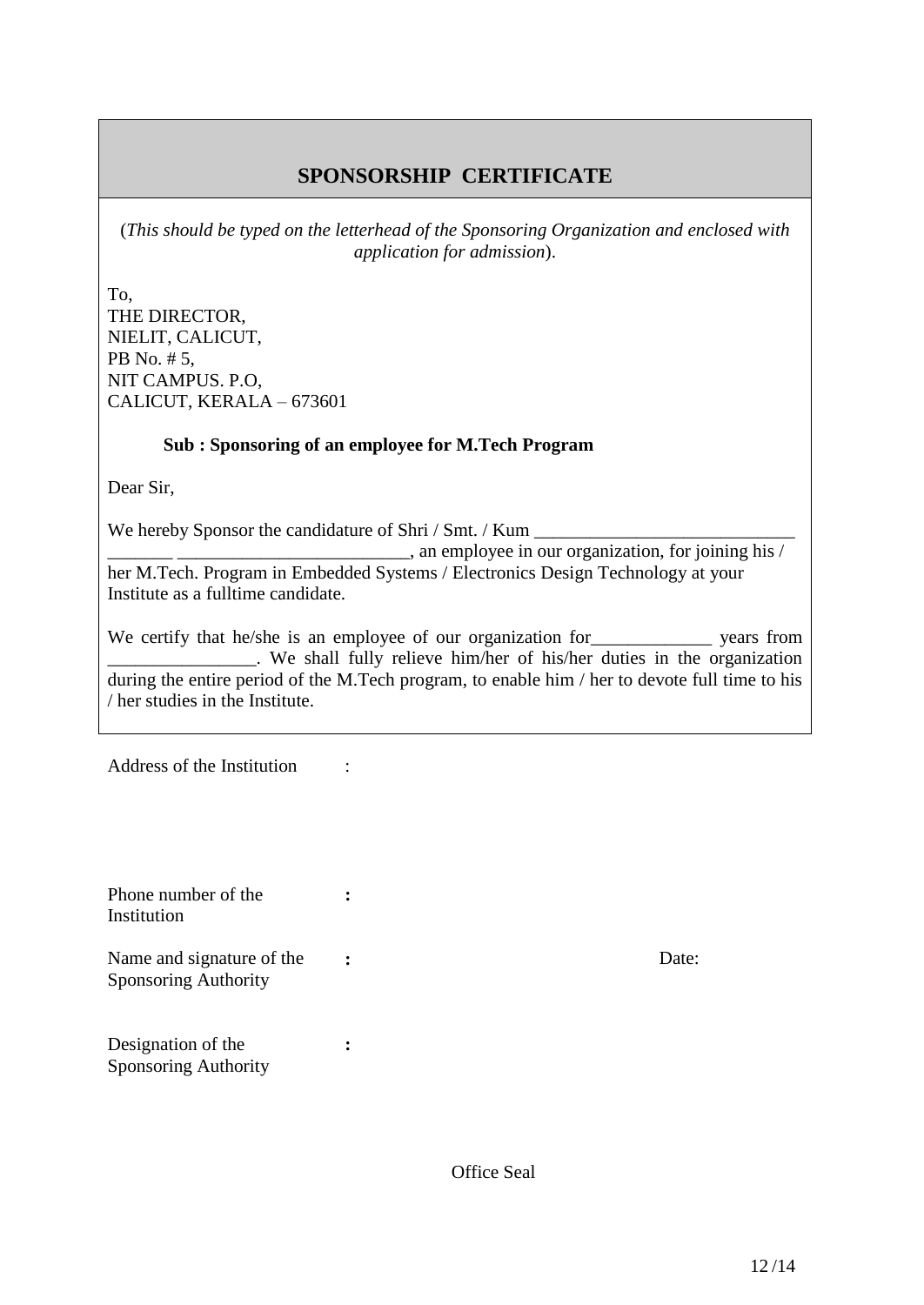**Proforma for Other Backward Class (Non-Creamy Layer) Certificate**

#### **(CERTIFICATE TO BE PRODUCED BY OTHER BACKWARD CLASSES APPLYING FOR ADMISSIONS TO CENTRAL EDUCATIONAL INSTITUTIONS (CEIs), UNDER THE GOVERNMENT OF INDIA)**

This is to certify that Shri/Smt./Kum. Son/ Daughter of Shri/Smt. of Village/Town

|        | District/Division                                                                                                 | in the    |
|--------|-------------------------------------------------------------------------------------------------------------------|-----------|
|        | State belongs to the                                                                                              | Community |
|        | which is recognized as a backward class under:                                                                    |           |
| (i)    | Resolution No. 12011/68/93-BCC(C) dated 10/09/93 published in the Gazette of India Extraordinary Part I Section I |           |
|        | No. 186 dated 13/09/93.                                                                                           |           |
| (ii)   | Resolution No. 12011/9/94-BCC dated 19/10/94 published in the Gazette of India Extraordinary Part I Section I No. |           |
|        | 163 dated 20/10/94.                                                                                               |           |
| (iii)  | Resolution No. 12011/7/95-BCC dated 24/05/95 published in the Gazette of India Extraordinary Part I Section I No. |           |
|        | 88 dated 25/05/95.                                                                                                |           |
| (iv)   | Resolution No. 12011/96/94-BCC dated 9/03/96.                                                                     |           |
| (v)    | Resolution No. 12011/44/96-BCC dated 6/12/96 published in the Gazette of India Extraordinary Part I Section I No. |           |
|        | 210 dated 11/12/96.                                                                                               |           |
| (vi)   | Resolution No. 12011/13/97-BCC dated 03/12/97.                                                                    |           |
| (vii)  | Resolution No. 12011/99/94-BCC dated 11/12/97.                                                                    |           |
| (viii) | Resolution No. 12011/68/98-BCC dated 27/10/99.                                                                    |           |
| (ix)   | Resolution No. 12011/88/98-BCC dated 6/12/99 published in the Gazette of India Extraordinary Part I Section I No. |           |
|        | 270 dated 06/12/99.                                                                                               |           |
| (x)    | Resolution No. 12011/36/99-BCC dated 04/04/2000 published in the Gazette of India Extraordinary Part I Section I  |           |
|        | No. 71 dated 04/04/2000.                                                                                          |           |
| (xi)   | Resolution No. 12011/44/99-BCC dated 21/09/2000 published in the Gazette of India Extraordinary Part I Section I  |           |
|        | No. 210 dated 21/09/2000.                                                                                         |           |
| (xii)  | Resolution No. 12016/9/2000-BCC dated 06/09/2001.                                                                 |           |
| (xiii) | Resolution No. 12011/1/2001-BCC dated 19/06/2003.                                                                 |           |
| (xiv)  | Resolution No. 12011/4/2002-BCC dated 13/01/2004.                                                                 |           |
| (xv)   | Resolution No. 12011/9/2004-BCC dated 16/01/2006 published in the Gazette of India Extraordinary Part I Section I |           |
|        | No. 210 dated 16/01/2006.                                                                                         |           |

| Shri/Smt.<br>$/K$ um |                   | and/or his family ordinarily reside(s) in the |       |                 |  |  |
|----------------------|-------------------|-----------------------------------------------|-------|-----------------|--|--|
|                      | District/Division |                                               | State | This is also to |  |  |

#### certify

that he/she does not belong to the persons/sections (Creamy Layer) mentioned in Column 3 of the Schedule to the Government of India, Department of Personnel & Training O.M. No. 36012/22/93-Estt.(SCT) dated 08/09/ 93, modified vide OM No. 36033/3/2004 Estt.(Res.) dated 09/03/2004, or the latest notification of the Government of India.

This certificate is being issued based on the annual income / status of the parents / guardian of the applicant as on financial year ending March 31, 2016.

Dated: District Magistrate/ Deputy Commissioner, etc.

#### **NOTE:**

(a) The term 'Ordinarily' used here will have the same meaning as in Section 20 of the Representation of the People Act, 1950.

Seal

(b) The authorities competent to issue Caste Certificates are indicated below:

(i) District Magistrate / Additional Magistrate / Collector / Deputy Commissioner / Additional Deputy Commissioner /

Deputy Collector /Ist Class Stipendiary Magistrate / Sub-Divisional Magistrate / Taluka Magistrate / Executive Magistrate / Extra Assistant Commissioner (not below the rank of 1st Class Stipendiary Magistrate).

(ii) Chief Presidency Magistrate / Additional Chief Presidency Magistrate / Presidency Magistrate.

(iii) Revenue Officer not below the rank of Tehsildar and

(iv) Sub-Divisional Officer of the area where the candidate and / or his/her family resides.

**The date of issue of OBC (NCL) certificate should be after 31 March, 2016**